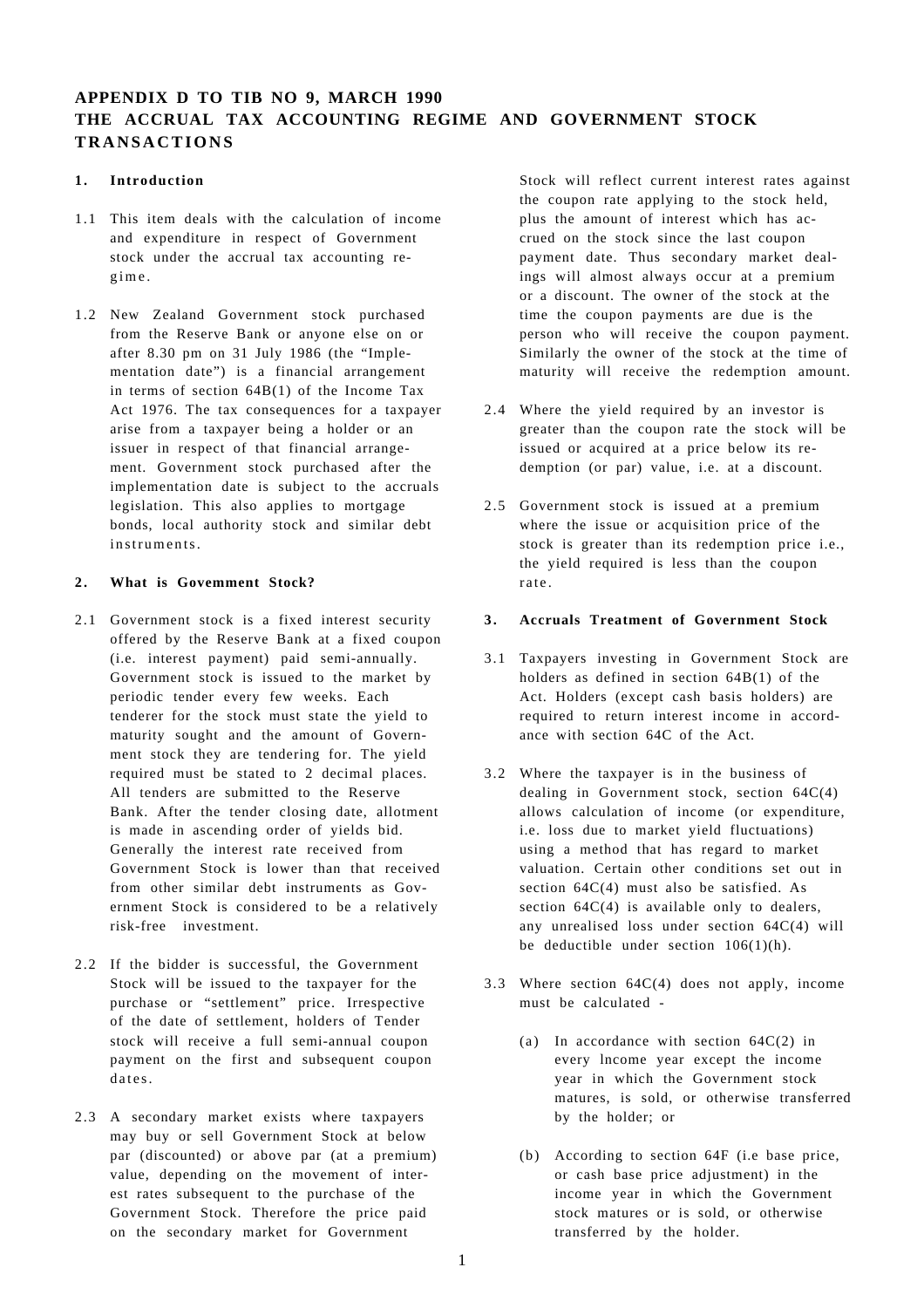If the Government stock is bought and sold within the same income year only the base price adjustment or cash base price adjustment is required.

3.4 Determination G3: Yield to Maturity Method, made by the Commissioner on 13 May 1987 and Determination G11: Present Value Based Yield to Maturity Method, made by the Commissioner on 21 November 1988 apply to Government stock (among other things).

Where section 64C(2) applies taxpayers must u s e

- (i) Determination G3; or
- (ii) Determination G11; or
- (iii) An alternative method that has regard to the principles of accrual accounting, and
	- (a) Conforms with commercially acceptable practice; and
	- (b) Is adopted and applied by the person consistently in respect of all such financial arrangements; and
	- (c) Gives a result which is not materially different from Determinations G3 or  $G11$

The accrual rules for interest aim to spread income and expenditure over the term of the financial arrangement.

## **4. Treatment of Holders (not being cash basis holders)**

- 4.1 During the life of the financial arrangement gains are deemed to be income derived under sections  $64C(2)$  or  $64C(4)$ , and are assessable under section  $65(2)(i)$ . On sale, transfer, or maturity of the Government stock section  $64F(4)(a)(i)$  deems a positive amount resulting from the base price adjustment to be income derived in that income year.
- 4.2 Any loss, calculated under the base price adjustment, resulting from the sale or transfer of Government stock for less than the acquisition price, is deemed to be an allowable deduction under section  $64F(4)(a)(ii)$ .

#### **5. Cash Basis Holders**

5.1 Where the stock is held by someone who is a cash basis holder (as defined in section  $64D(1)$  of the Act), income from that stock

will be recognised on a cash basis, except in the year in which the stock matures, is sold, or otherwise transferred by the holder. In that year a cash base price adjustment is required in terms of section 64F(3).

- 5.2 A cash basis holder may take into account interest income which has accrued on the Government stock before the stock was acquired by the cash basis holder. The proviso to section  $65(2)(i)$  applies where any securities have been acquired by purchase or otherwise during the year and allows the Commissioner, where he considers it equitable to do so, to apportion between the transferor and the transferee any interest due or accruing at the date of the transfer.
- 5.3 However this provisioh is available only when the apportionment of the interest is indicated on the contract note, or where other evidence is available to support the apportionment. The apportionment on the contract note for the first periodic interest payment is to be treated on the basis that the coupon interest accrues evenly on a straight-line daily basis over the full period to which it relates (360 or 365 day basis is acceptable). This is the treatment followed prior to the introduction of the accrual tax accounting regime, and it is not intended to alter except in the year in which section 64F applies. The cash basis holder will be required to recognise as periodic interest only that proportion of the payment which accrued after the date of acquisition.
- 5.4 In the final year a cash base price adjustment is necessary. A positive amount calculated under the cash base price adjustment is deemed to be income derived by the cash basis holder in that income year under section  $64F(5)(a)$  of the Act. A negative amount caIculated under the cash base price adjustment is deemed to be an allowable deduction for the cash basis holder in that income year.

#### **6. Withholding Tax**

- 6.1 Where withholding tax deductions are withheld by the issuer of the debt, yield to maturity calculations are to be made as if the amount withheld was paid -
	- (a) To the person entitled to the credit of withholding tax; and
	- (b) On the day the payment from which the deduction is withheld is made.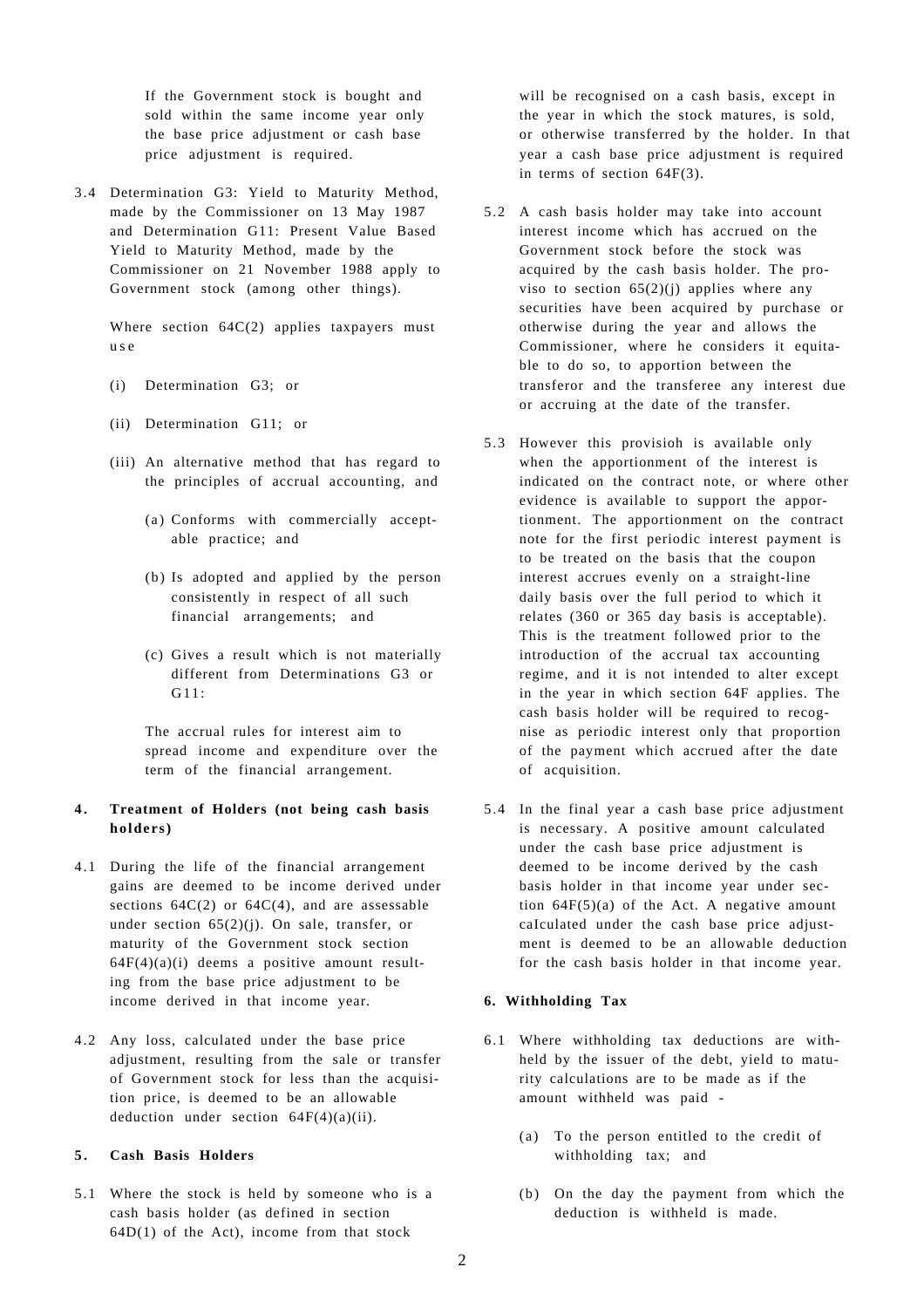# **7. Exampl e**

| 7.1 | Between coupon payment dates a taxpayer<br>purchases Government stock in the second- | Year ending 31 March 1991:                         |                             |                            |                          |                                                 |        |                  |
|-----|--------------------------------------------------------------------------------------|----------------------------------------------------|-----------------------------|----------------------------|--------------------------|-------------------------------------------------|--------|------------------|
|     | ary market. The taxpayer has a 31 March                                              | No interest received or receivable, therefore none |                             |                            |                          |                                                 |        |                  |
|     | balance date. The example below applies                                              |                                                    | assessable.                 |                            |                          |                                                 |        |                  |
|     | Determination G3.                                                                    |                                                    |                             |                            |                          |                                                 |        |                  |
|     |                                                                                      | Year ending 31 March 1992:                         |                             |                            |                          |                                                 |        |                  |
|     | Purchase price:                                                                      | \$9,700(A)                                         |                             |                            |                          |                                                 |        |                  |
|     | Redemption value (face value): \$10,000 (D)                                          | Interest received or receivable:                   |                             |                            |                          |                                                 |        |                  |
|     |                                                                                      |                                                    | 15/4/91                     |                            |                          |                                                 |        | 500 $(B1)$<br>\$ |
|     | Coupon rate: 10% per annum paid semi-                                                |                                                    | 15/10/91                    |                            |                          |                                                 |        | \$500(B2)        |
|     | annually                                                                             |                                                    |                             |                            |                          |                                                 |        | \$1,000          |
|     |                                                                                      |                                                    |                             |                            |                          |                                                 |        |                  |
|     | 9 March 1991<br>Purchase date:                                                       |                                                    |                             |                            |                          | Less apportionment of first interest            |        | \$398            |
|     |                                                                                      |                                                    | payment to vendor           |                            |                          |                                                 |        |                  |
|     | Coupon payment dates: 15 April and 15                                                |                                                    | Income returned             |                            |                          |                                                 |        | \$<br>602 $(C)$  |
|     | October                                                                              |                                                    |                             |                            |                          |                                                 |        |                  |
|     |                                                                                      |                                                    |                             | Year ending 31 March 1993: |                          |                                                 |        |                  |
|     | Redemption<br>date:                                                                  | 15 April 1992                                      |                             |                            |                          |                                                 |        |                  |
|     |                                                                                      |                                                    | Cash base price adjustment: |                            |                          |                                                 |        |                  |
|     | The dealers note shows the interest                                                  |                                                    |                             |                            |                          |                                                 |        |                  |
|     | apportionment<br>as:                                                                 |                                                    |                             | a                          | $\overline{\phantom{a}}$ | (b)                                             | $^{+}$ | c)               |
|     |                                                                                      |                                                    |                             |                            |                          |                                                 |        |                  |
|     | Vendor                                                                               | \$398                                              | (B1)                        | 500                        | $\overline{\phantom{a}}$ | $(A)$ 9,700                                     | $+$    | (C) 602          |
|     | Purchaser                                                                            | \$102                                              | (B2)                        | 500                        |                          |                                                 |        |                  |
|     |                                                                                      |                                                    | $(B3)$ 10,500               |                            |                          |                                                 |        |                  |
|     | Payments (for the new holder)                                                        |                                                    |                             | \$11,500                   | $\overline{\phantom{a}}$ | $(*9,700$                                       | $+$    | \$602)           |
|     | 9 March 1991                                                                         | (\$ 9,700) (A)                                     |                             |                            |                          | $= +$ \$1,198. This is a positive amount and is |        |                  |
|     |                                                                                      |                                                    |                             |                            |                          | therefore income derived in the year            |        |                  |
|     | 15 April 1991 (coupon)                                                               | \$500(B1)                                          |                             |                            |                          | ending 31 March 1993.                           |        |                  |
|     | 15 October 1991 (coupon)                                                             | \$500(B2)                                          |                             |                            |                          |                                                 |        |                  |
|     |                                                                                      |                                                    |                             |                            |                          |                                                 |        |                  |
|     | 15 April 1992 (coupon and                                                            |                                                    |                             |                            |                          |                                                 |        |                  |
|     | redemption)                                                                          | \$10,500(B3)                                       |                             |                            |                          |                                                 |        |                  |
|     |                                                                                      |                                                    |                             |                            |                          |                                                 |        |                  |

# 7.3 Holders (Other than Cash Basis Holders)

The yield to maturity calculation in line with Determination G3 gives the following results:

|        | IRR per period<br>IRR per annum |       | .085688<br>.171377 |          |                          |                   |                       |
|--------|---------------------------------|-------|--------------------|----------|--------------------------|-------------------|-----------------------|
| Period | D a y                           | Month | Year               | Cashflow | End of Period<br>Balance | Period<br>Inc/Exp | No. Days in<br>period |
| 0      | 9                               | 3     | 1991               | (9,700)  | (9,700)                  |                   |                       |
|        | 15                              | 4     | 1991               | 500      | 9,368.51                 | 168.51            | 37                    |
| 2      | 15                              | 10    | 1991               | 500      | 9,671.28                 | 802.77            | 183                   |
| 3      | 15                              | 4     | 1992               | 10,500   | $\theta$                 | 828.72            | 183                   |
|        |                                 |       |                    |          |                          |                   |                       |

# 7.2 lncome Position for a Cash Basis Holder